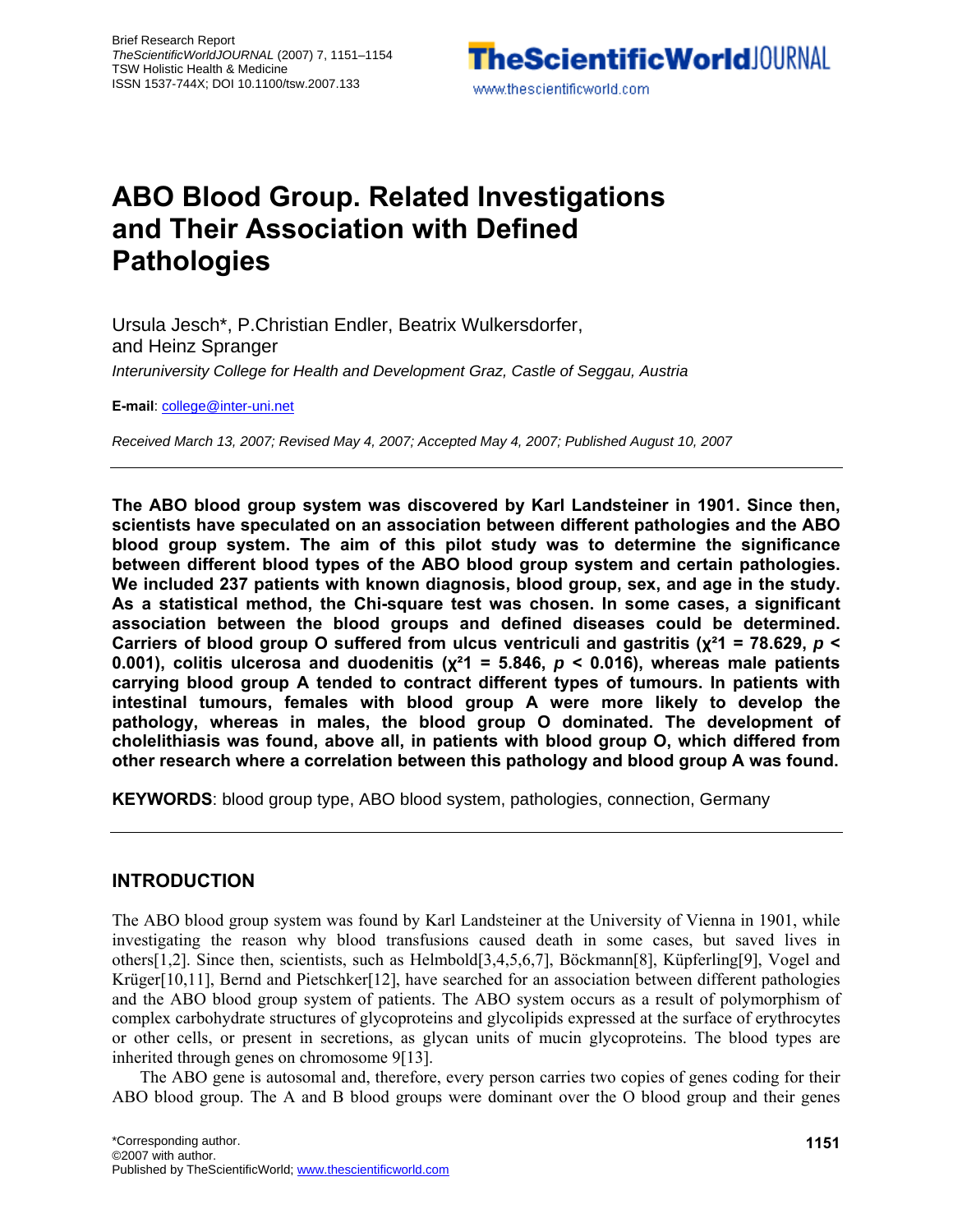were codominant[2,13]. In fact, if a person inherited one A group gene and one B group gene, his/her red cells would possess both A and B antigens. The alleles were termed A (production of A antigen), B (production of B antigen), and O (no antigen production)[14].

The aim of this study was to determine if there is any significant association between blood groups and certain kinds of diseases, and, furthermore, if the results of this study correlate with the findings of other research groups.

## **METHODS**

All the data for this study were derived from the Surgical Clinic of the University of Leipzig and contain case histories from patients within a time frame of 1 year (2002). Only patients with known clinical diagnoses, blood group, age, and sex were included; 237 patients participated in the study. Table 1 shows a summary of the different groups of pathologies and the numbers of patients.

| <b>Disease</b>                                   | Patients (N) |  |  |
|--------------------------------------------------|--------------|--|--|
| Ulcus ventriculi and gastritis                   | 22           |  |  |
| Colitis ulcerosa and duodenitis                  | 17           |  |  |
| Gastric cancer                                   | 24           |  |  |
| Struma nodosa                                    | 33           |  |  |
| Cholelithiasis                                   | 49           |  |  |
| Rectal cancer                                    | 19           |  |  |
| All intestinal tumours (including rectal cancer) | 44           |  |  |
| Tumours (without breast cancer)                  | 93           |  |  |
| Breast cancer                                    | 23           |  |  |

Table 2 describes the distribution of the blood groups of the patients included in the study.

| <b>Blood Group</b> | Distribution in % |  |  |  |  |
|--------------------|-------------------|--|--|--|--|
| BG A               | 38.4              |  |  |  |  |
| BG 0               | 40.9              |  |  |  |  |
| BG B               | 15.6              |  |  |  |  |
| BG AB              | 5.1               |  |  |  |  |

**TABLE 2** 

## **Statistical Analysis**

A statistical analysis was performed regarding the relation between several diagnoses and the blood group A, O, B, and AB. Males and females were treated as two separate, as well as one, group (see Table 3).

Based on the investigations by Ludwig[15], Lorenz[16], and Helmbold[5,6], who found significant associations between defined pathologies and blood type A and O, we decided to perform an additional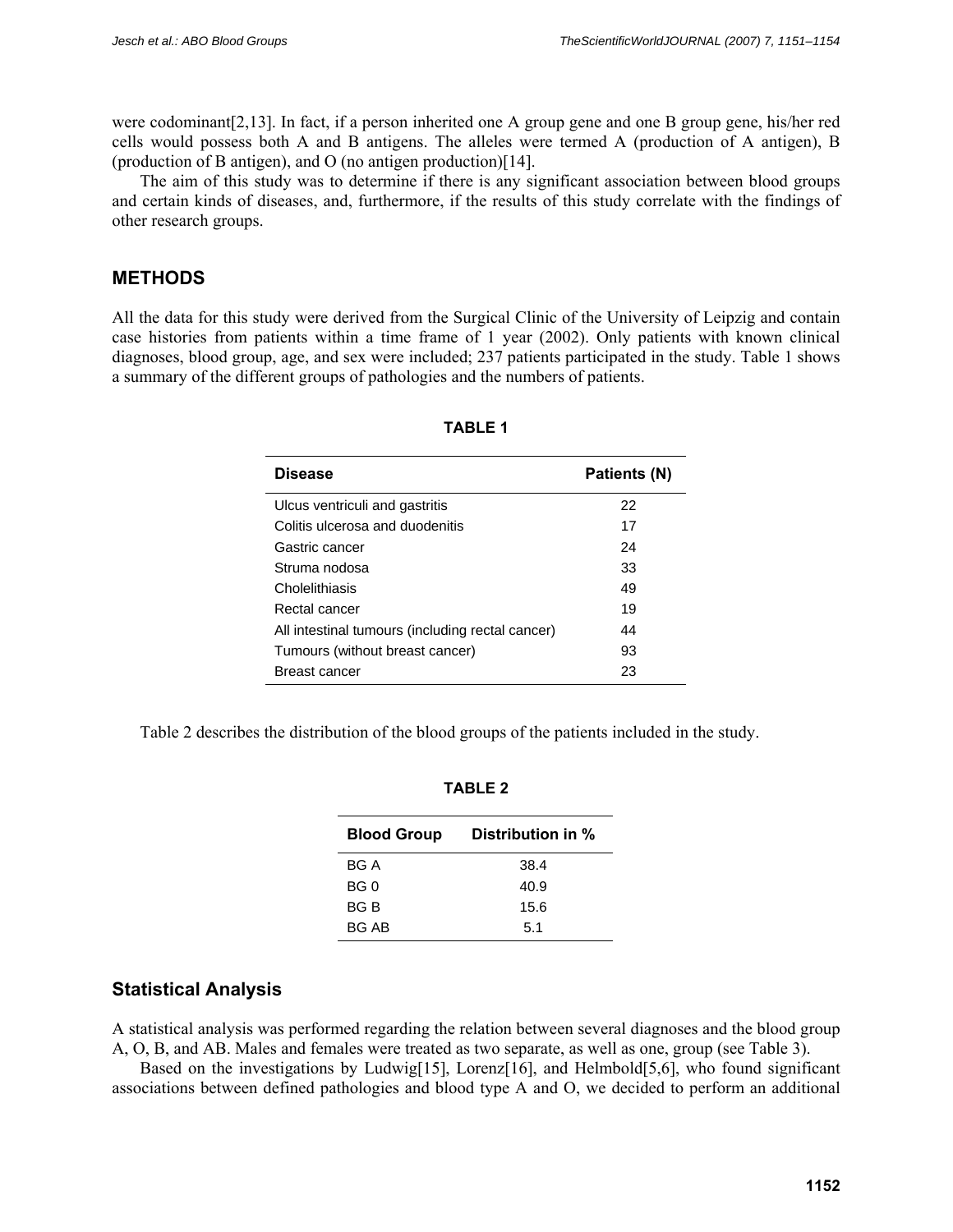analysis considering only blood group A and O. Also in this case, males and females were treated as two separate, as well as one, group.

| <b>Disease</b>                                      | <b>Expected</b><br>Probability<br>$(\%)$ | <b>Real Probability (%)</b> |            |            |              | $X^2$ <sub>3</sub> | p       |
|-----------------------------------------------------|------------------------------------------|-----------------------------|------------|------------|--------------|--------------------|---------|
|                                                     |                                          | <b>BGA</b>                  | <b>BGO</b> | <b>BGB</b> | <b>BG AB</b> |                    |         |
| Ulcus ventriculi and gastritis                      | 7.3                                      | 2.9                         | 13.9       | 8.9        | 0.0          | 62.466             | < 0.001 |
| Colitis ulcerosa and duodenitis                     | 5.7                                      | 3.6                         | 5.9        | 8.9        | 12.5         | 62.466             | < 0.001 |
| Gastric cancer                                      | 8.0                                      | 7.2                         | 4.0        | 17.8       | 12.5         | 120.328            | < 0.001 |
| Struma nodosa                                       | 11.0                                     | 11.6                        | 13.9       | 2.2        | 12.5         | 93.861             | < 0.001 |
| Cholelithiasis                                      | 16.3                                     | 10.1                        | 25.7       | 17.8       | 6.3          | 174.379            | < 0.001 |
| Rectal cancer                                       | 6.3                                      | 8.7                         | 3.0        | 8.9        | 0.0          | 118.347            | < 0.001 |
| All intestinal tumours (including<br>rectal cancer) | 14.7                                     | 15.9                        | 10.9       | 24.4       | 0.0          | 279.189            | < 0.001 |
| Tumours (without breast cancer)                     | 24                                       | 23.9                        | 26.7       | 20.0       | 18.8         | 22.731             | < 0.001 |
| Breast cancer                                       | 18.0                                     | 12.7                        | 14.3       | 31.8       | 33.3         | 206.115            | < 0.001 |

### **TABLE 3 Men and Women Together Considering all Blood Types**

All patients with the same defined pathology according to Table 1 were considered as one group. Within the groups, the probability of developing a special pathology in patients with a special blood group was determined. The Chi-square test was used. Its value for the different diagnoses in relation to blood groups provided information about a significance in the association between the incidence of a special disease and a special blood group (see Table 3).

## **RESULTS**

A significant association between the blood groups and defined pathologies was found in some cases, which corresponded to the findings of others[11,12,16]. It was more likely that a carrier of blood group O suffered from ulcus ventriculi and gastritis ( $\chi^2$ 1 = 78.629, *p* < 0.001), colitis ulcerosa and duodnitis ( $\chi^2$ 1 = 5.846, *p* < 0.016), whereas male patients carrying blood group A tended to contract different types of tumours.

In the group of patients with intestinal tumours, the results differed in males and females. Women with blood group A were more likely to develop an intestinal tumour, whereas in man, the blood group O dominated. Additionally, development of cholelithiasis was found, above all, in patients with blood group O. In this case, our findings did not match those from other authors, such as Böckmann[8] and Küpferling[9], who described a correlation between this pathology and blood group A.

## **DISCUSSION**

The aim of this study was to determine a relationship between the blood groups and surgically treated pathologies. Our data suggest that there seem to be pathologies that occur with a certain preference in people with a special blood group. The number of patients ( $n = 237$ ) included in our pilot study was fairly small. Since all our data were exclusively taken from the surgical care unit, the mentioned diagnoses were limited, but underwent histological examinations.